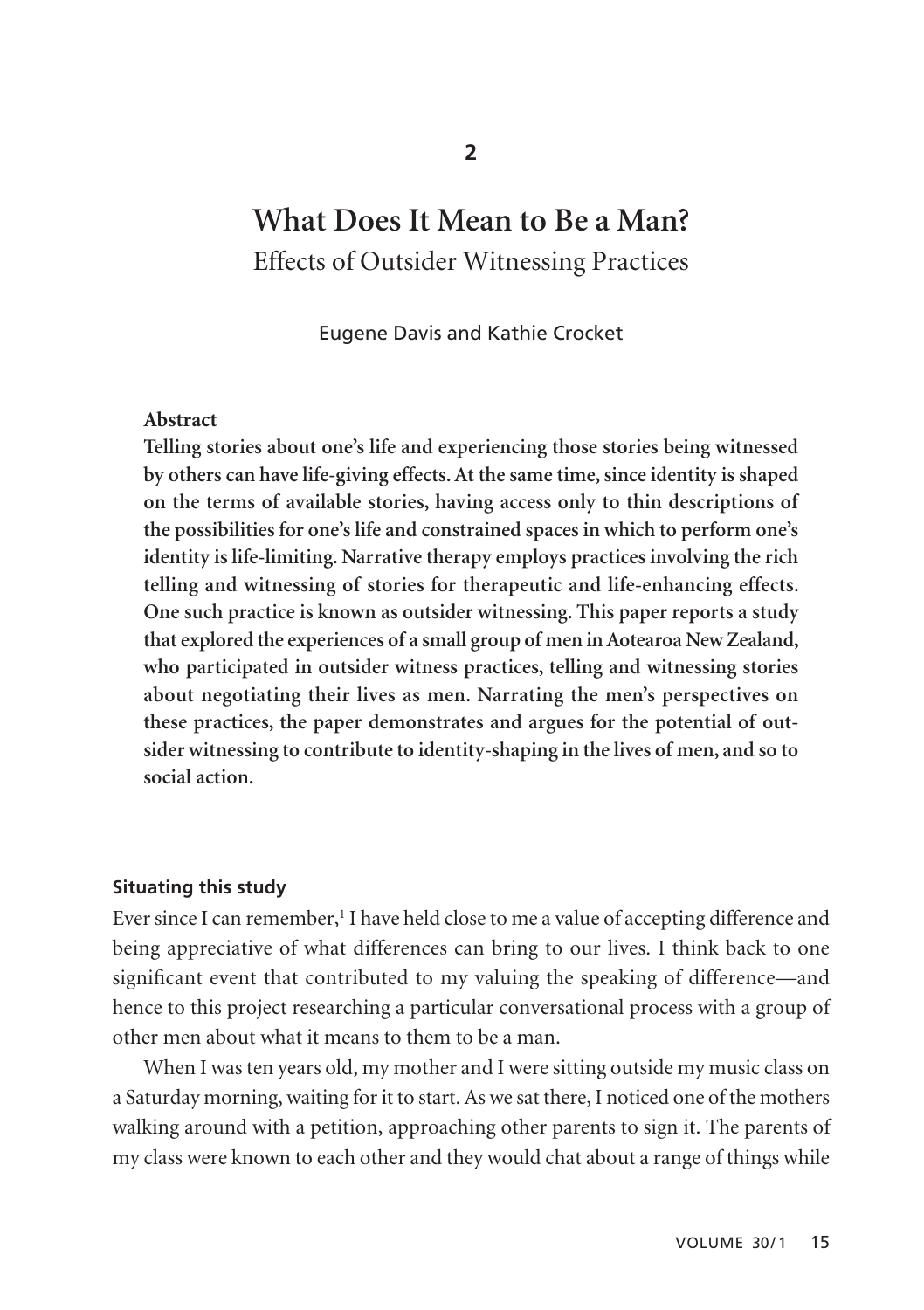waiting for us to finish class. There was a comfort about the group, and people appeared only too happy to oblige by signing the petition. The mother with the petition then approached my mother, asking if she would like to sign. At that point we learned that the petition opposed equal rights for those in same-sex relationships. As a shy 10-yearold, I preferred to engage with others for the shortest amount of time possible and, however long the engaging took, it was to be positive. This situation was no different. I smiled at the woman, taking no notice of what she was talking about, and looked at my mother for her response. My mother smiled back at the woman, and declined to sign the petition. The woman's body language changed a little while she stood there, then acknowledged my mother's response, before carrying on to other parents. I remember looking at my mother with some confusion. I asked why she hadn't signed the petition. I was concerned that by declining to sign, she may have created some sort of rift between her (us) and the other parents. I can't remember exactly what she said in reply to my question, but it was something to the effect that, "Everyone is entitled to live their lives the way they choose and we need to respect that." What this situation showed me was that you can still get on with others even though you may have differ ing opinions. As well, I learned that there are areas within our lives that warrant taking stances, which provide opportunities or prompt us to voice our thoughts and not get lost within a collective voice. My mother took a position for respect and fairness in a situation where to do so was to stand out from the crowd.

The project at the centre of this paper also comes from a position of standing for respect and fairness, and a willingness to stand out from the crowd. I invited a group of men, all members of the rugby league club to which I belong, to meet together to explore in conversation how they negotiate being a man. My hope for the project was to extend the ways available to us all to negotiate our lives as men and so to contribute to the lives of the men and our whänau.

From this brief autoethnography, the paper now goes on to contextualise the project further, in my own professional life, and in a selection of literature on masculinity. I then outline the conversational, storytelling practices—narrative therapy's outsider witnessing practices (White, 2007)—that were used to structure the conversations when we met as a research group. A brief glimpse of one research meeting then follows. The article then presents the men's perspectives on the effects for them of engaging in these processes of telling and retelling stories of what it means to be a man.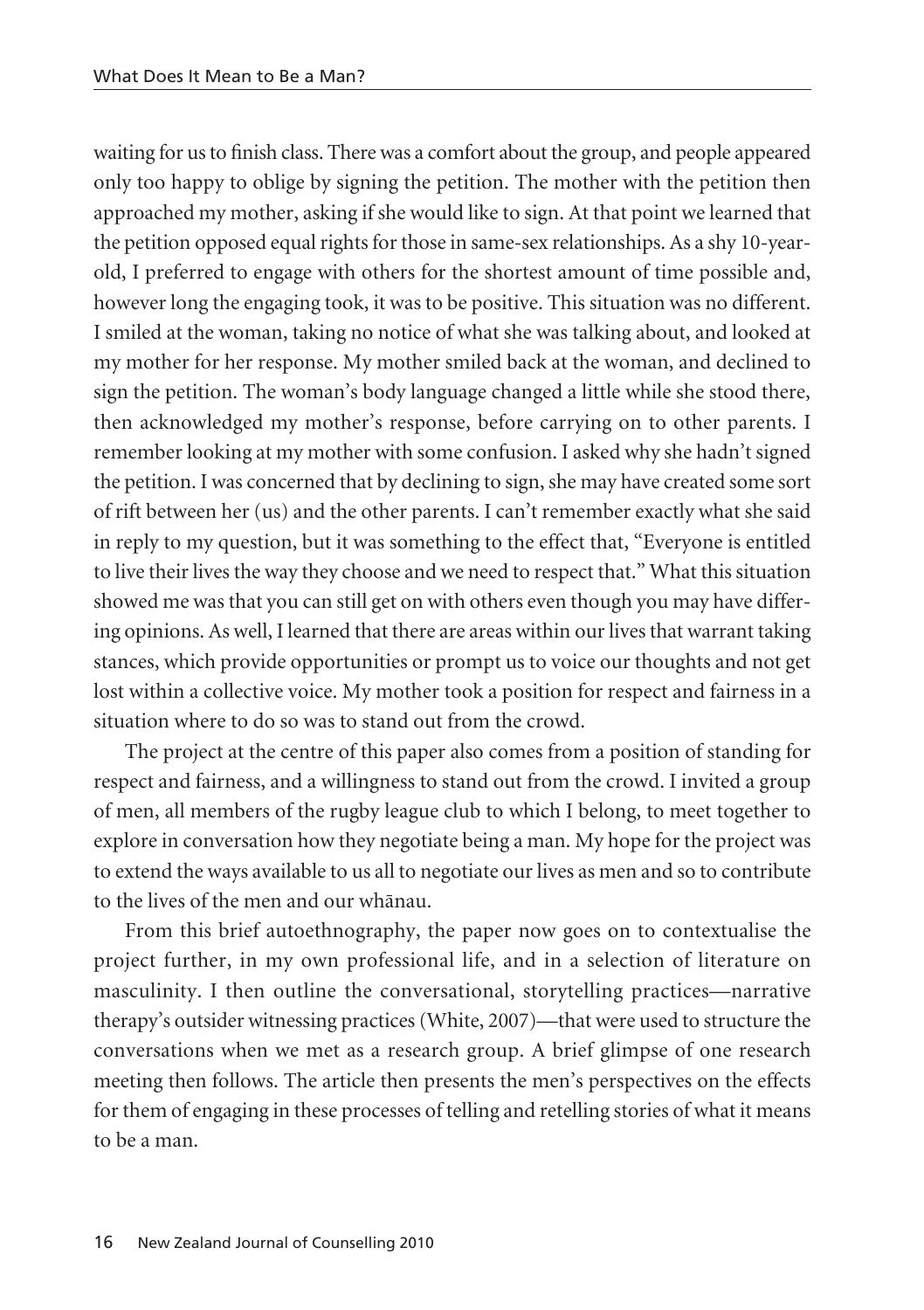# **Thinking in terms of negotiating gender: Hopes for a kind of "gender reform"?**

*Inviting men to end men's privileges, and to remake masculinities to sustain gender equality, strikes many people as a strange or utopian project. Yet this project is already under way. Many men around the world are engaged in gender reforms.* (Connell, 2005, p. 1817)

My hope for this project was that it might make a difference in everyday lives through exploring how men from my social network negotiate being a man in their day-to-day lives. This hope is linked with the social constructionist idea that, through our participation in the world, people both shape and are shaped by discourse (Burr, 2003), that is, by the stories and signs that tell us how things are and are to be in the world. By speaking together about what it means to be a man, this group of men and I might expand the repertoire available to us, and this expanding would contribute to shaping the possibilities of the masculinities we get to perform as men in Aotearoa New Zealand.

One of the research participants commented that engaging in a project to meet with a group of men to tell and listen to stories of what it means to be a man was not what he had believed "real men" do. In this very particular way, this project disturbs or "troubles" (see Davies, 2000, p. 14) the idea of "real men" formed by dominant expressions of masculinity—particularly in Aotearoa New Zealand, where the legacy of a colonial history emphasises physicality for both Mäori and Päkehä men. The performance of masculine identity as "hard," "tough and silent," involving consumption of "copious" quantities of beer, and refusal to "yield to physical pain" (Hokowhitu, 2003, pp. 180–181) continues to shape contemporary masculine identities, including those alternatives which productively contest this dominant expression. Such alternative performances of masculinity are characterised in everyday and academic terms: for example, the metro-(sexual) man, consumer of body/beauty products; the "new man," middle-class, educated, expressive; the "humble and quiet" Mäori man (Hokowhitu, 2007, p. 66); the pro-feminist man, and so on. Such terms of categorisation, however, can obscure the significance of how each man puts together his identity as a man, how he negotiates or performs being a man in the ordinary events of his daily life. This gap was identified by Coles (2009): "Little consideration [is] given to the strategies men use to negotiate masculinities in their everyday lives" (p. 30). Sitting behind the everyday words of the question I presented to the men in my research group—"What does it mean to be a man?"—is a complex understanding of the negotiating of experience that goes on as people continously shape their identities in their interactions with the world around them: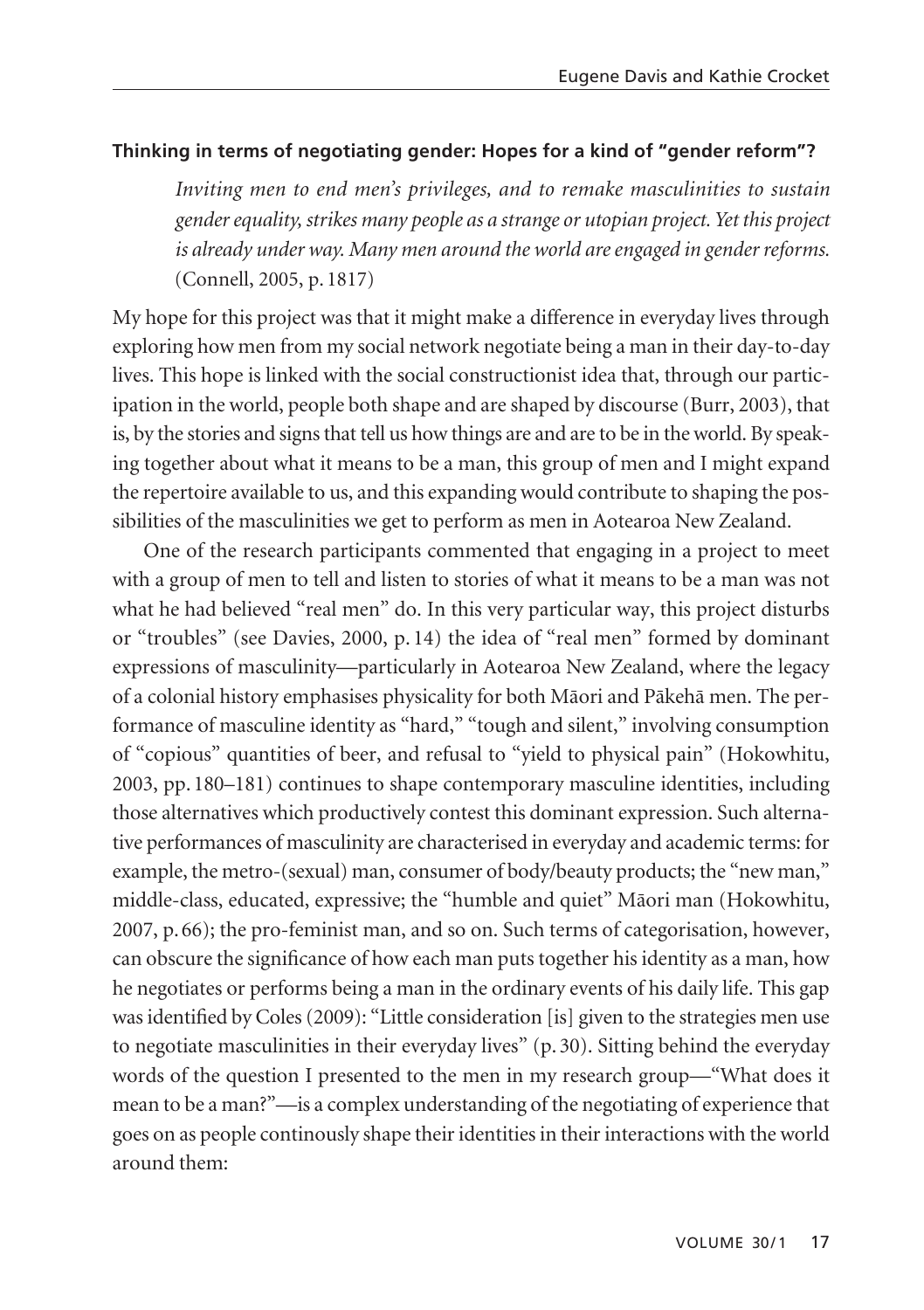*… from a Foucaultian perspective, identity can be understood as constructed via experiences that are linked to the workings of discourse, power relations, disciplinary techniques and processes of active self-negotiation.* (Markula & Pringle, 2006, p. 99)

While this project's focus is conversation within a particular group of men about "processes of active self-negotiation" of the experiences of being a man, these experiences are continuously shaped by the wider discursive context. Each man's experience of being a man is shaped by discourses of masculinity, as well as other discourses. As Connell (2005) noted: "Class, race, national, regional, and generational differences cross-cut the category 'men,'" and "the gains and costs of gender relations [are spread] very unevenly among men" (p. 1809). This is also Hokowhitu's (2007) point in reference to Mäori men, as I shall explain shortly.

I have witnessed the gains and costs of gender relations particularly in my professional life. I have worked with groups of men (young and older—taitamariki, taiohi, rangatahi, pakeke, koroua) in a range of settings including schools, prisons, marae, clubs, and community houses. These experiences have been challenging and rewarding. I have valued opportunities to connect with others and form relationships and have been very privileged to hear young men speak their values and beliefs. Working with young men in groups is complex (see Allen, 2005; Edley & Wetherell, 1997; Gaddis, 2006). As a group leader, I proactively work for a group culture that fosters possibilities for genuineness and for openness to sharing thoughts and ideas. While, with young Mäori males, another Mäori male face suggests the possibility of familiar experiences, at times I have sensed a strong scrutiny being focused on me. I think the ähua (holistic appearance) a leader brings to the group is scrutinised by young males, thereby influencing the effectiveness of the group's relational processes and task focus.

There have been some challenges in my group work with young Mäori men. The not-so-good experiences I have been exposed to include young Mäori men whose lives have been caught up in drug abuse, crime, vandalism, violence, gangs, and unsafe sexual practices, and who struggle to find any support or direction for the future. Their lives have been, in Hokowhitu's (2007) words, "confined by a highly dysfunctional [discursive] space where many Mäori men locate themselves, are located to, and struggle to break free" (p. 66). The evidence is that this limited discursive space does not work for Mäori men. For example, Mäori male life expectancy is shorter than non-Mäori, and Mäori are represented more highly in the criminal justice statistics, as victims and as offenders, than their proportion of the population (Statistics New Zealand, 2008, 2009).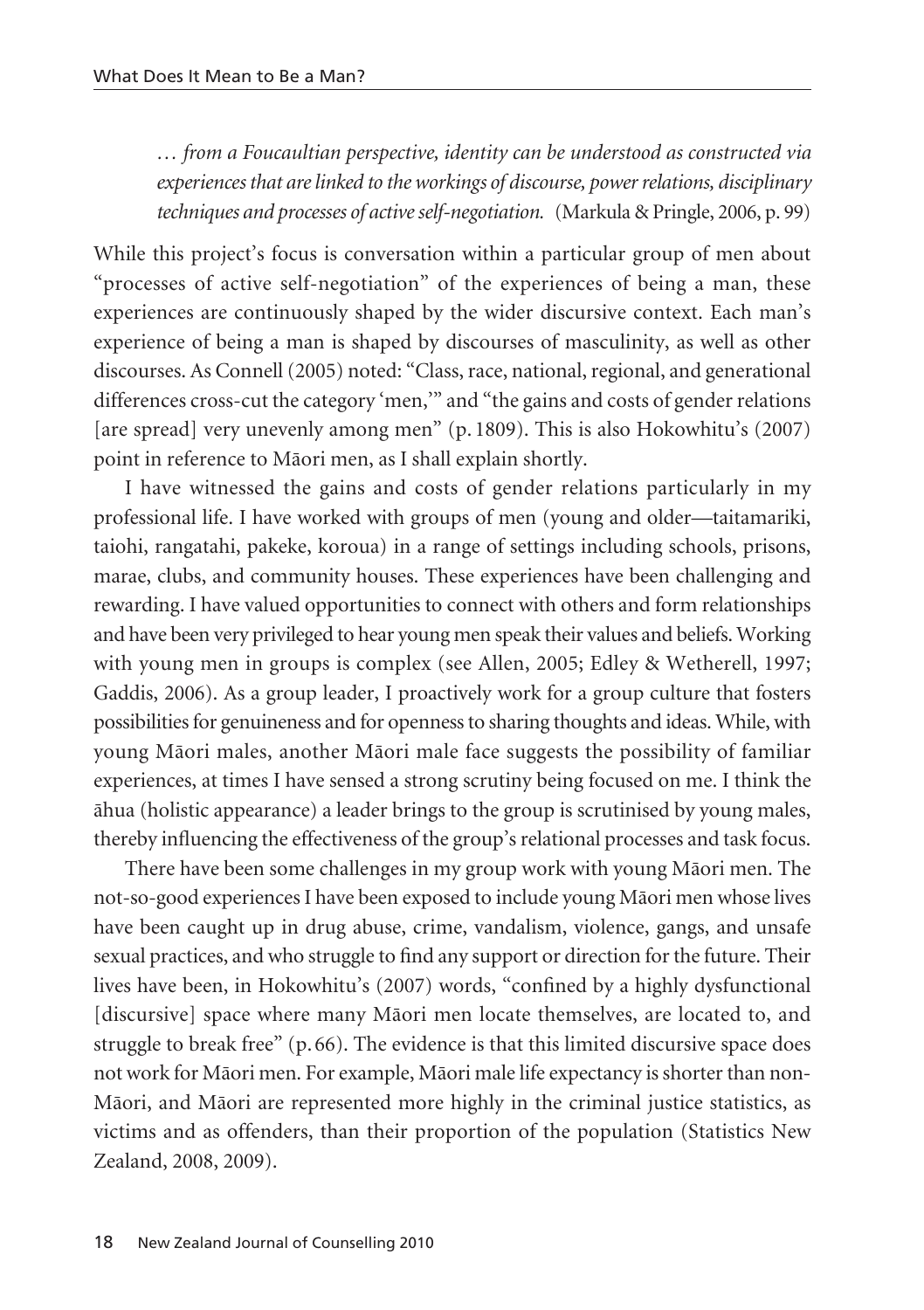Arguing that it is important for Mäori men to find ways to move beyond the limited space defined for them by others, and particularly those spaces defined on the terms of colonial discourses, Hokowhitu (2007) cited examples of Mäori artists and intellectuals who have produced "inspirational spaces" (p. 75) for other Mäori men to engage with. I take with me into group work with men a hope for the possibility of supporting men's migrations from the limited discursive spaces of a "silent physicality" toward possible inspirational spaces and a "communicative oral masculine culture" (Hokowhitu, 2007, p. 75). While Hokowhitu suggested that Mäori men look within their own culture for the traditions to engage in this migration, in the project I describe here I have drawn from narrative therapy practices (White, 2007) to explore the possibilities of life-enhancing speaking spaces. For, echoing Hokowhitu's hopes for alternative speaking spaces for Mäori men are White's (2007) descriptions of narrative conversations that aim to provide a scaffolded conversational movement from what is "known and familiar" in a person's everyday discursive world to what might be "possible for them to know" (pp. 278–279) through the widening of discursive horizons. The outsider witnessing conversations that were central to this project, and that I shall describe shortly, provide such life-enhancing possibilities. They provide alternative approaches to working with men in groups.

From the perspective of a researcher, Allen (2005) valued the ways in which meeting with young men in the context of a focus group allowed her access to observe the means by which young men manage their masculinity. As a group worker I hope to go further than that. In group work and in the research group, I hoped to find ways to negotiate beyond the managing and policing that men offer each other and themselves that limit the spaces in which masculinity can be performed. I am familiar with the ways in which these limits are policed. For example, in groups in prison, the strong presence of a "prison code" shapes whose voice gets heard and what topics are acceptable to talk about. I have noticed that in instances where discussions take a new route, perhaps talking of changing a baby's nappy, this is likely to be frowned upon, given a confused look, ridiculed, or blatantly shut down with either a joke or a change of subject. Discussions continue only if the group accepts the topic. As a further example, Allen (2005) showed how young men managed and policed their own performances, in speaking about sexuality, in ways that maintained traditional masculine identities. Writing about adolescent boys and groups, Gaddis (2006) suggested that "most boys, even those with strongly held personally different views, know how to say what is necessary in public or to keep silent to prevent immediate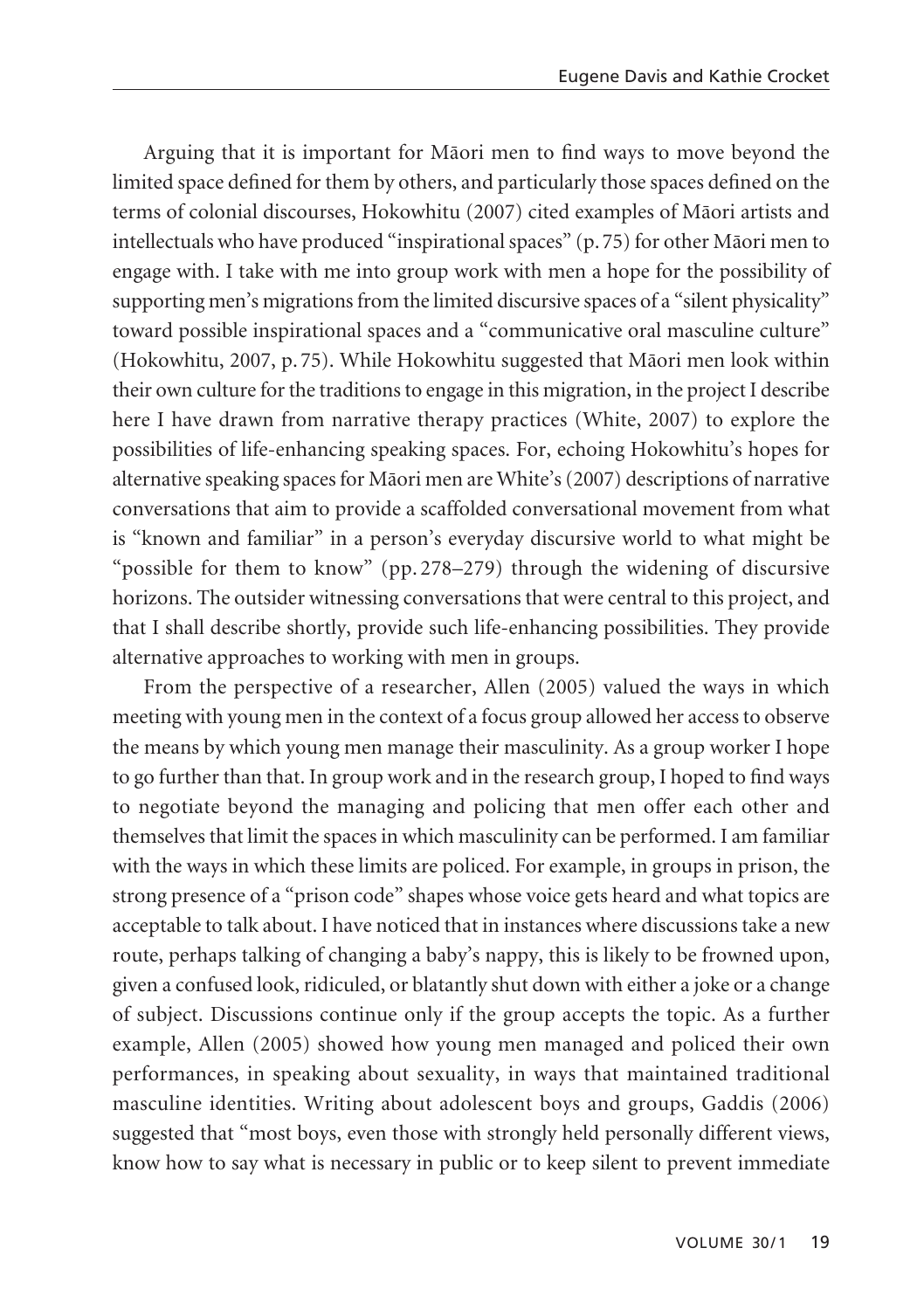and/or delayed reprisal" (p.48). Further, Gaddis argued that it is patriarchal knowledge that adolescent boys use to police the limits of their own and others' speaking.

My experiences of the effects of these limitations on what it is possible for men and boys to speak about has led to my interest in exploring conversational practices with men in groups. My hope is to explore practices that might allow for individual voices and alternative expressions of masculinity to be heard and accepted in ways that diminish the presence of patriarchal self- and other-judgement, retaliation, or isolation, and open the possibilities of alternative cultural expressions for men.

## **Introducing outsider witnessing practices**

My own experiences of outsider witnessing practices led me to explore their possi bilities further, and most particularly in this research. Outsider witness practices were developed by White (2000, 2007) in the context of narrative therapy. These practices come out of the idea, introduced above, that identity is generated in the context of relationships with others, and on the terms of the available discourses. This way of understanding identity has resonance with the Mäori concepts of pepeha2 and whakapapa, through which relationship produces identity—relationship with the environment and extended family members, community, and those who have gone before.

Narrative therapy is based on the idea that stories shape lives: for example, as Hokowhitu (2007) argued, the story that Mäori men are violent or silent actively shapes the available ways for Mäori men to live their lives. With the idea of the shaping effects of stories in mind, the speaking of stories is significant in how people understand themselves and live. The speaking of the stories of people's lives allows opportunity for stories of who they are to be "authenticated" (White, 2000, p. 65)—or not—by them selves and others. The outsider witness process is structured in order to support someone in telling stories of his or her life, and for those stories to be witnessed and authenticated by others. Careful structure and facilitation provide conversational spaces that offer possibilities for more expansive speaking that might contribute to richer descriptions of what people do and care about in their lives. These carefully structured steps aim to offer a layering of story upon story, and the building of connections between people.

A facilitator's role is crucial here. A facilitator is not only a conversational partner with the person and the witnesses, but also a political activist (Monk & Gehart, 2003), alert to the shaping effects of limiting discourses and also to opportunities to take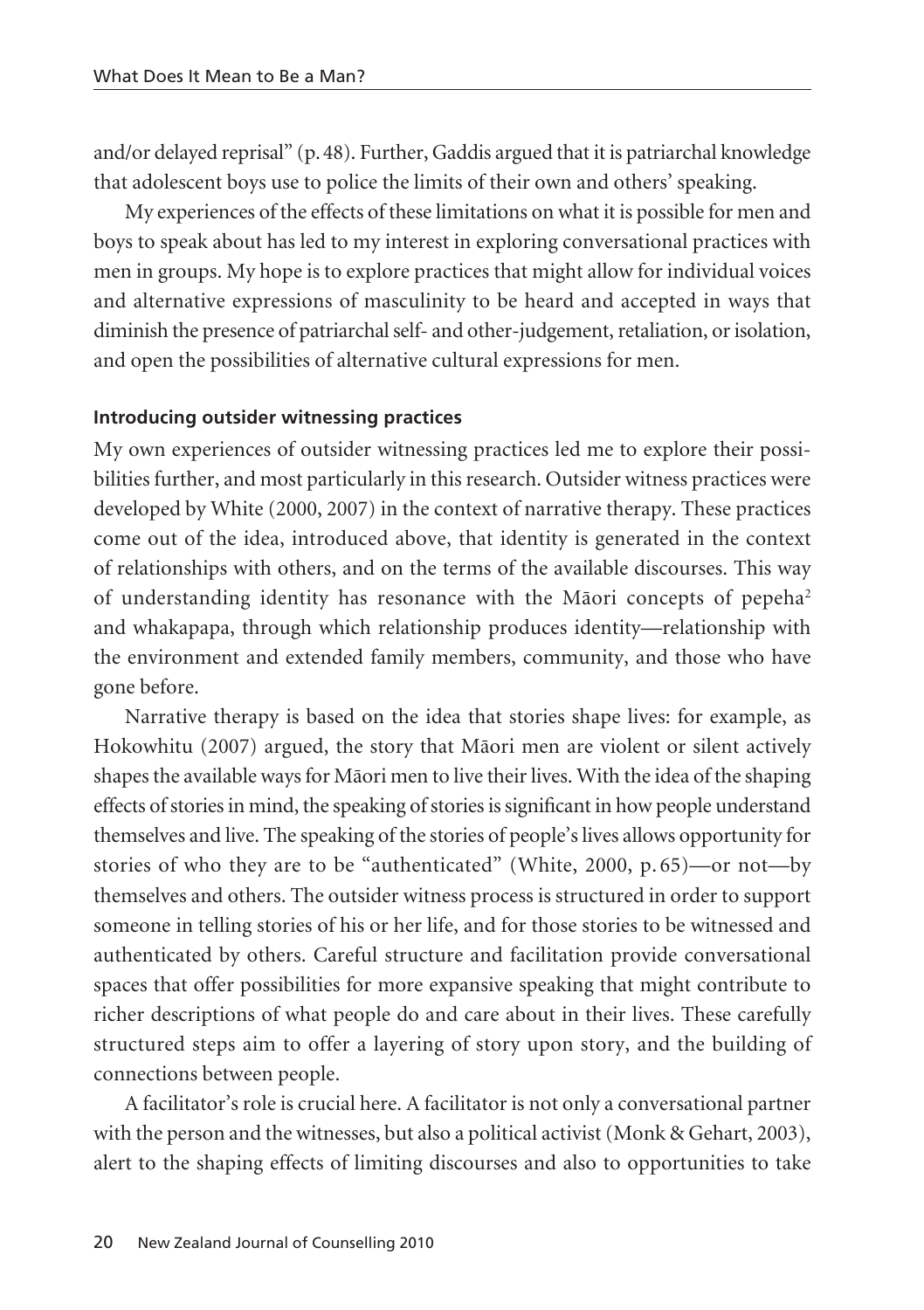conversations, in this situation, beyond the limits that the dominant patriarchal discourse would impose, into carefully crafted alternative conversational spaces.

An outline of the steps of outsider witnessing follows, based on the process described by White (2007). In the first phase, there is an interview between a facilitator and one person. The outsider witness team is an audience to this interview. Before the interview begins, the facilitator prepares the outsider witness team to listen with a particular focus in order to respond in ways that will be meaningful to the person at the centre of the interview. The second phase involves the team's responding to what they heard in the first facilitated conversation. These responses, too, are facilitated. There are four main categories of inquiry to the outsider–witnessing team interview. In brief, team members are asked:

- 1. What particular words or expressions did the person use that stood out for you as you listened to the conversation?
- 2. What images did this noticing invoke? What do you think the person was caring about here?
- 3. How did this particular expression resonate with you and your life?
- 4. Where has being witness to this conversation taken you in your own life? What of the conversation will you take away with you? How might it change you?

After the team members have responded to these inquiries, the third outsider witnessing phase returns to the original pair from the first phase. The facilitator interviews the person about his responses to the outsider witnessing in phase two.

White (2000) wrote that engaging in outsider witnessing processes provides the possibility for people to be transported elsewhere into places of "life and identity" where they might never have thought they would find themselves. This aspect, in particular, appears to offer strategies that respond to Hokowhitu's (2007) hope for Mäori men:

*To work with Mäori men effectively is to allow them to broaden the limits imposed on them, to have them recognise that the limits are imaginary and that they can be transcended.* (p. 75)

Another experience in the genesis of this project occurred when I was part of an out sider witnessing team in a group that met to speak about negotiating masculinity in our lives (Kotze, Gaddis, & Crocket, 2005). In this particular situation, phases one and three involved group interviews rather than individual interviews, as in the usual process described above. As a member of the witnessing team, I had opportunities to speak of my beliefs about fatherhood and the values I hold regarding supporting my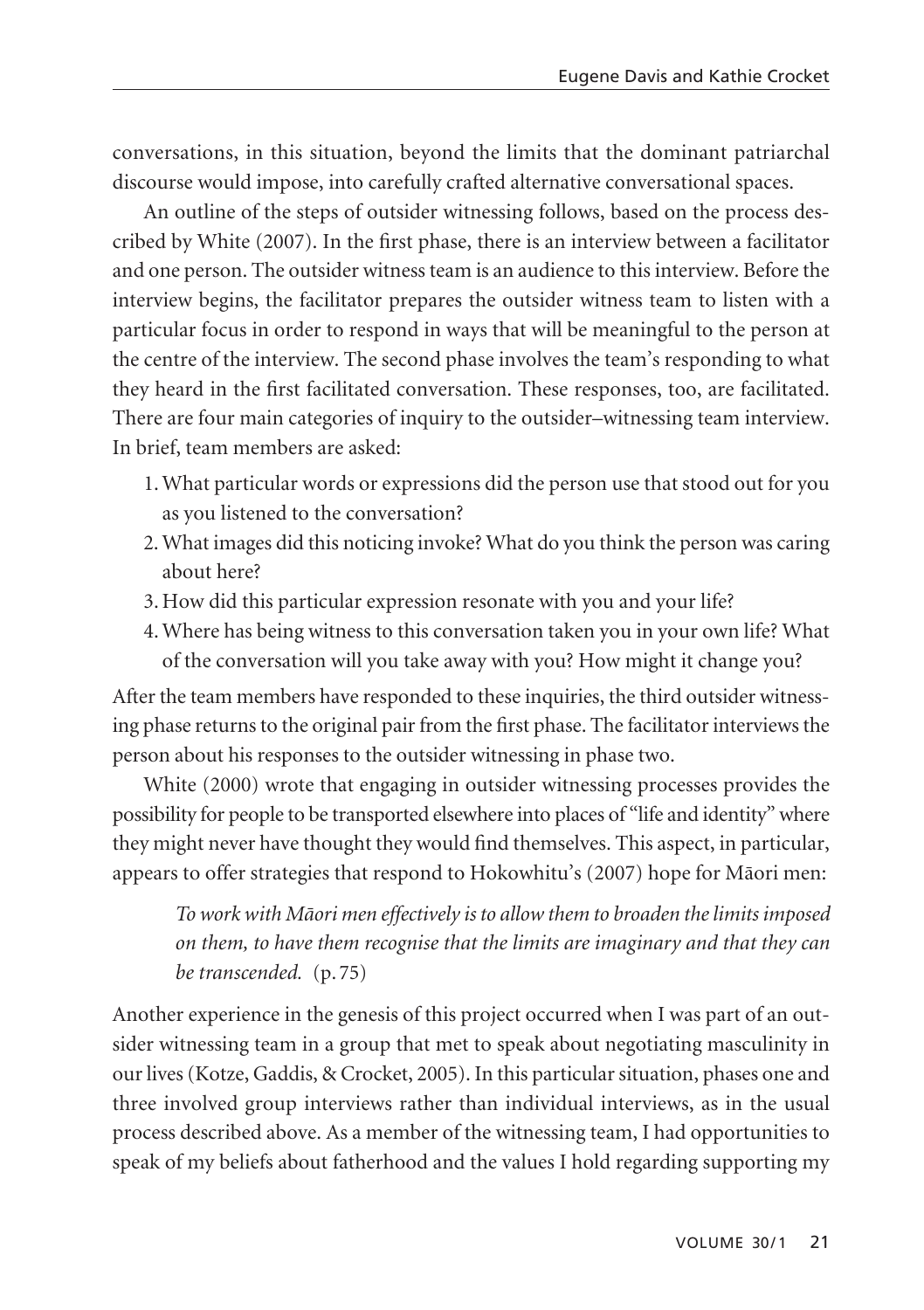partner as the mother of our children. There was also opportunity for me to step outside of what I experience as dominant traditional thinking about fathers, and talk about my goals for being a father and my hopes for my children, in terms of how I act and what I value as a father, a husband, and a man.

In this outsider witnessing group, I heard other men's stories about being a man and I connected with some of these stories in terms of my own life. In connecting with these stories, and speaking of the connections, I gave voice to some ideas that were important to me. The process offered me further understanding of how my past experiences had contributed to the ways in which I live my life as a man. Through making connections between other men's stories about being a man and events in my own life that I had not previously thought about in this way, I experienced a greater richness in my thinking about how I go about being a man myself.

Wanting to open this opportunity to other men I knew, I joined with Stephen Gaddis in inviting some of my male friends to meet together with us in a similar outsider witnessing group, about being a man. This invitation to my friends was into a way of speaking together that might be out of our usual context, a little different, and a little challenging. While the friends I invited know me as someone who aims to stand firmly on a set of morals and values, I had previously engaged with them in conversation only in the realms of sport, Mäori culture, and academic matters. I had yet to share other ideas with these friends around maleness and fatherhood. I hoped this expanded sharing would be enabled through outsider witness processes. This small group met informally a number of times, and my hopes for our taking conversations into new territories of speaking began to be realised.

From this informal group, my research study was a later and further step. Influenced by action research, the study's method drew on a growing tradition of practitioner research in counselling (Crocket, 2004; Lees, 2001; McLeod, 2001a, 2001b, 2003). The project's method was particularly informed by Speedy's (2008) arguments for and illustrations of carrying the practices of narrative therapy into research. Thus, outsider witnessing practices were both a subject of inquiry and served as an inquiry strategy. At the same time, I suggest that the study's design accords with Smith's (1999) statement about kaupapa Mäori research: "The research approach also has to address seriously the cultural ground rules of respect, of working with communities, of sharing processes and knowledge" (p. 191).

With a research proposal and ethics approval in place, I invited some friends from rugby league to join me in a group that would make outsider witnessing conversations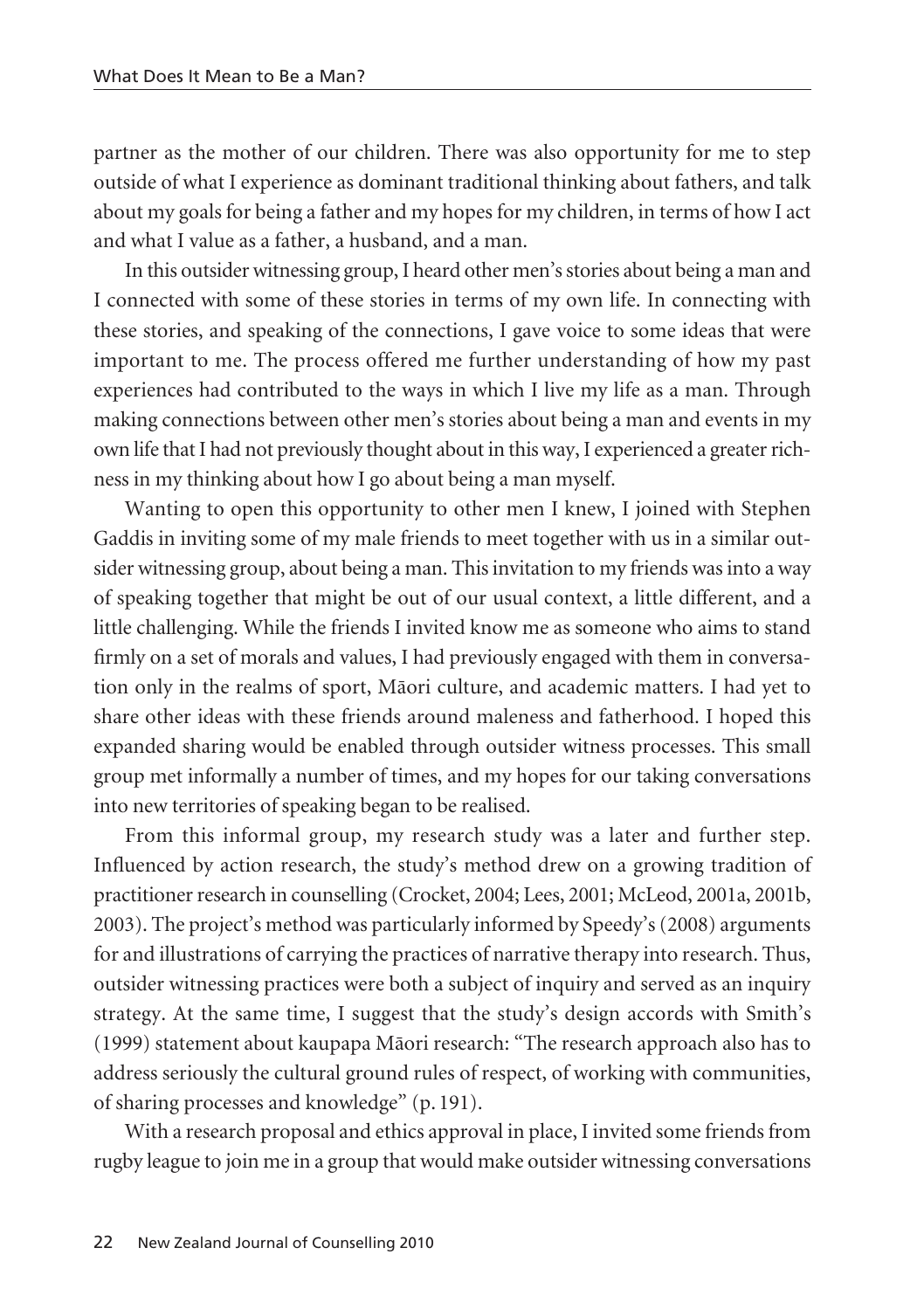between men available for research. Given that a number of authors have observed that male contact sport is a site for the expression of a physical, competitive, less articulate expression of masculinity (Hokowhitu, 2007; Markula & Pringle, 2006), it is of some significance that the participants in this study of a process for conversations about being a man were all members of the same rugby league club.

# **My research questions**

Two main questions shaped my research project. These were:

- 1. What makes it possible for men to have conversations about what it means to be a man?
- 2. How do outsider witnessing practices contribute to men's conversations about what it means to be a man?

The research also highlighted how outsider witnessing works as a research practice, exploring its potential to provide a site to both engage in shaping masculinity and to study masculinity in-the-shaping. The focus of this article is on the men's evaluations of their experiences of speaking together in outsider witnessing about negotiating masculinity in their lives. While their words quoted below will point to some of the intersecting discourses that shape their lives, here the focus is on outsider witnessing as a strategy for men to speak together about being a man. Forthcoming articles focus on the stories of being a man that the men told, including a discursive investigation of the masculinities they perform through their stories; on their ideas about how the process might be extended to include other men, and on a more richly theorised description of the research strategies. The significance of the focus of this first article is my work as a practitioner: the value of this process for these men suggests it is a practice to be made more widely available. This focus leaves dimensions of the research story, such as my positioning as both researcher and clubmate/friend, and descriptions of the analytic strategies, absent from this particular article.

# **An example of an outsider witnessing conversation**

The following extracts track moments of a particular thread within one outsider witnessing conversation. I use this illustration to give context and credibility to the men's reflections on the process, which follow the illustration. Pseudonyms are used for all participants.

Parata spoke in the phase-one interview of some of the ways of being a man that shaped his growing up: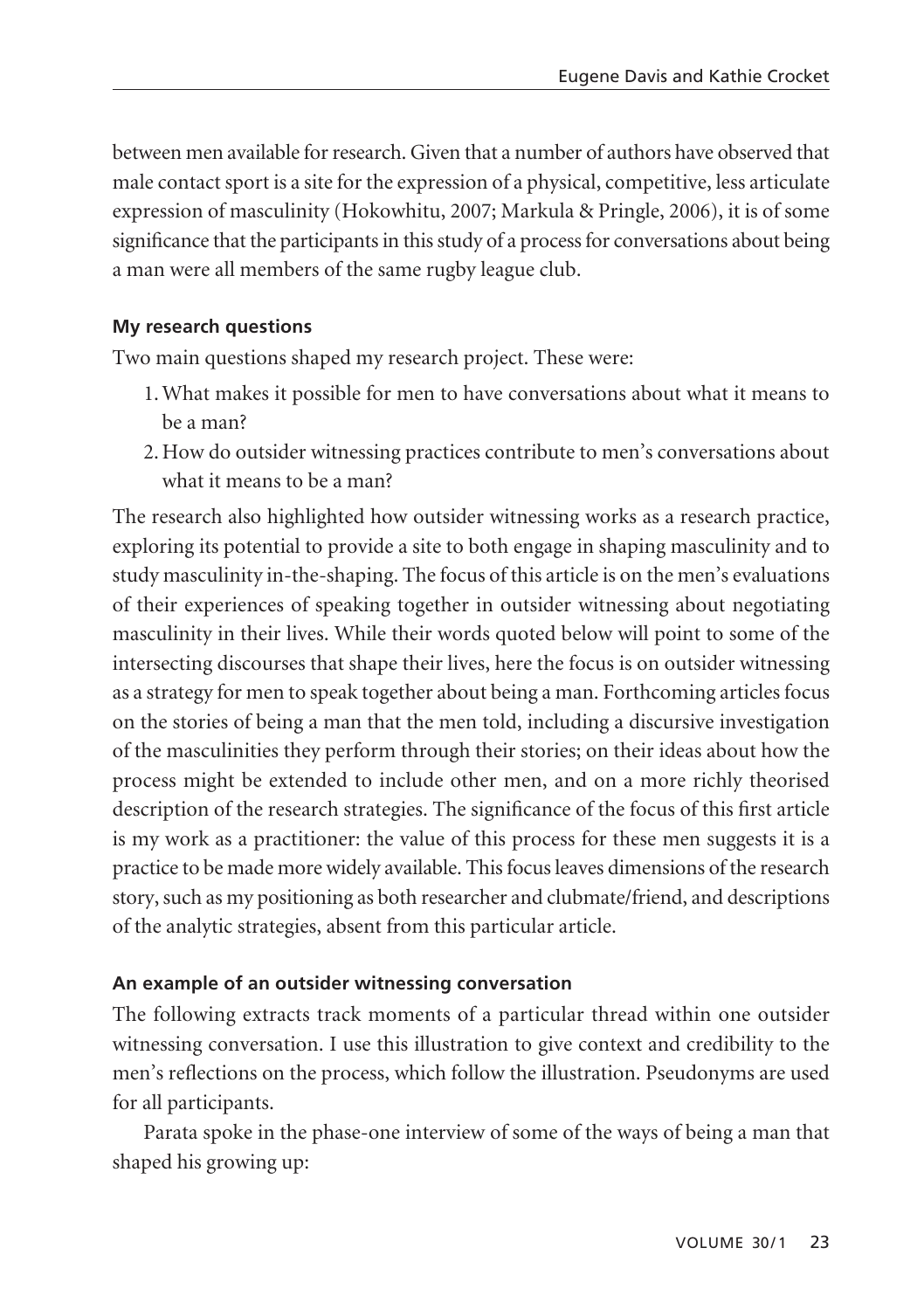*I look at my uncles and I see: work hard and play hard, go to work, booze it up, play football, booze it up, that was what it was … all heaps of fun … the girls had to stay home … that's what my uncles said, so that's what happened you know … it was massive to be a male in my whänau …*

He told of these shaping effects playing themselves out in his own life, along with a sense of responsibilities and love for his wife and children:

*… and I question myself … do I really love my wife? And if I did then why am I hurting her by being out on the piss with the boys … like when I'm playing football and I don't come back … leave in the morning to catch our bus to travel and not get back till seven at night … and come back pissed … and the missus being with the kids all day … and seeing her tired when I come home and not really noticing it … and the only way you get to know is when she is pissed off … and you are too busy getting over your hangover and the person you love is trying to tell you something …*

I asked Parata about how he had negotiated his ways through to suggesting that he was now putting his wife first:

*I remember saying it to myself when my third son was born. It was when my third son was born that it all fell into place. I thought about it now, bro. I always wanted to know what it felt like to have a father, you know. I've never had that … my father figures were my uncles … never my father and so.… (Pause. An emotionfilled moment.) Far [out], [that's] pretty out of it … (Pause.) I just realised this, bro … when my sons came along, bro … and it's what you probably picked up on last week [when we all met] … [and Anaru was talking about] what was it like to be a son. And so when my sons were there [born] I asked the same question … so I can't answer that, eh.… It's quite personal, man, but now that I've got my sons, bro … I can be the best father for them.… It's pretty cool to notice that, bro …*

In response, I asked Parata, "And what do you hope for your sons, bro?" He replied:

*I hope that they will have one [a father present in their lives]—and they do—and it's mean, mean to know that they are going to grow up with a father. Whether I do it right or wrong, I don't know … but at least they have one …*

The words on paper may not convey the significance of this moment for Parata's story of himself as a man and a father. Anaru later acknowledged this emotion-filled moment when he spoke during the phase-two witnessing: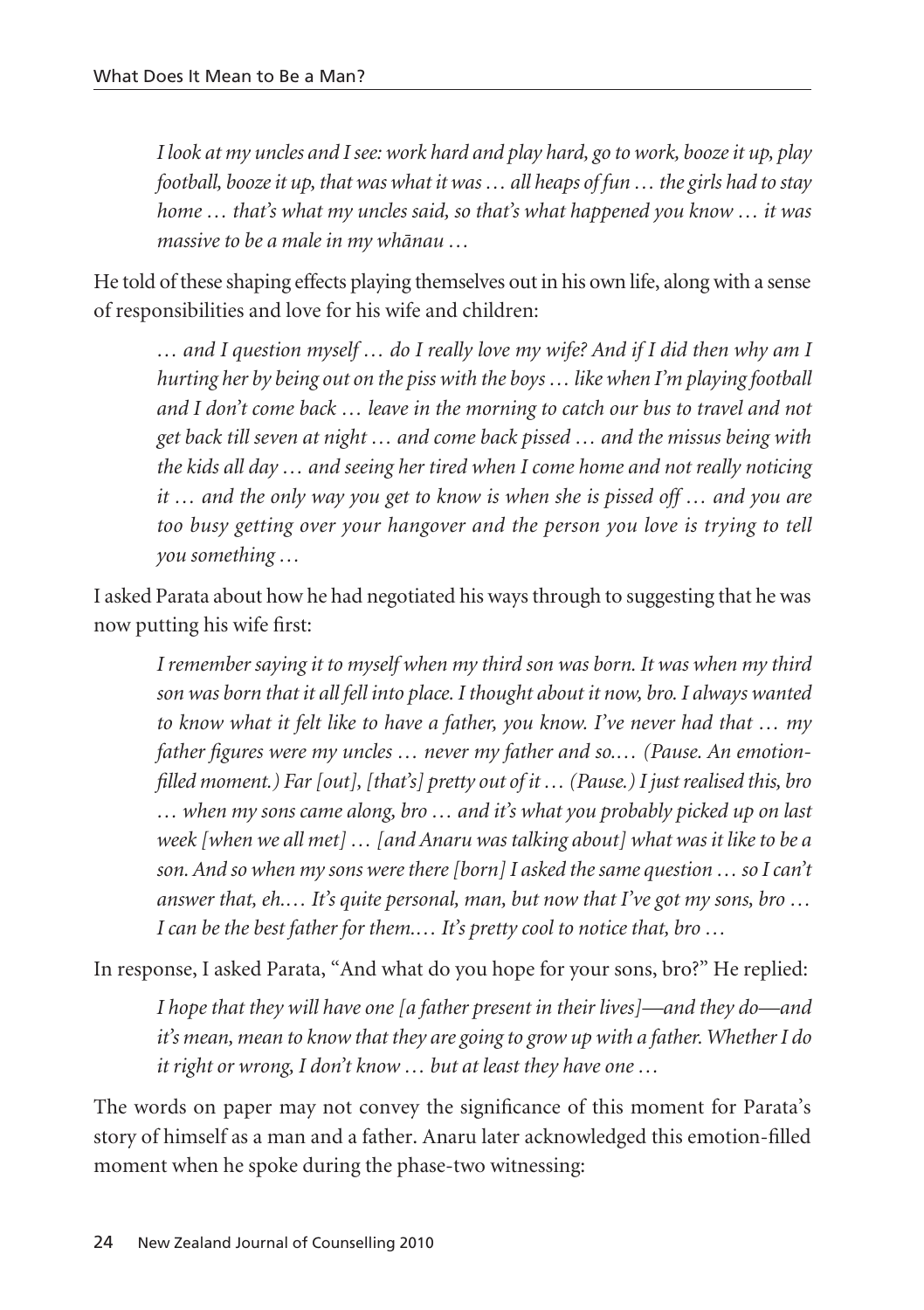*… it was mean. When he got touched thinking about his kids, man, it was empowering. It's good; it makes you feel good …*

In phase-two witnessing, Mikaere also connected with Parata's experiences of finding his way as a father:

*I've sort of been in the same situation as Parata: when having his first baby [he] still didn't get it … [he] had his second child still didn't get it … cruising around the country … and then when he had his third boy … I don't know if this will sound wrong but … when he had his third boy he sort of woke up and wanted to change his ways … he made a stand to be different. I don't know, but I sort of had the same experience. I was the same when I had my first girl at fifteen … [I] didn't get it at all. [Then I] had my young fulla; he's seven, sort of didn't get it then either … but then when I had my little girl, I birthed her myself you know … From that I feel that I am a father more now, [it] just changed my whole priority list …*

I asked Mikaere about the special significance of participating in the birth of his daughter:

*I don't know what it is … I hate to say it's different from one child to the next … but it may have been a spiritual thing, maybe, my girl was born a day after my birthday … and just that I birthed her you know … I didn't do that for my other kids … I think that came from a different sort of relationship with my wife as opposed to the first two … I was in a different mindset: just get in there and get it done … Kind of like the dishes thing: if they're there, just do it. Man, I didn't see my old man touch the dishes once or not even take his plate from the table … just straight eat and then [pick up the TV] remote … I have a deeper sort of love for my wife …*

Anaru, too, responded to Parata's körero about being a father and about relationships with children:

*… when Parata said he didn't have a father, right, and I was thinking about myself and my father and how blessed I am to have had a father, and what I think is being a good father … and what I have learned from him … but in saying that he has done things I didn't like as well, he has been a good dad …*

From speaking of his own experience, Anaru went on to acknowledge the hopes Parata had spoken about for being a father himself:

*… it kind of blew me away you know … cause I know Parata and I respect him totally, as a friend and as a man, and to know what he's done has kind of blown me*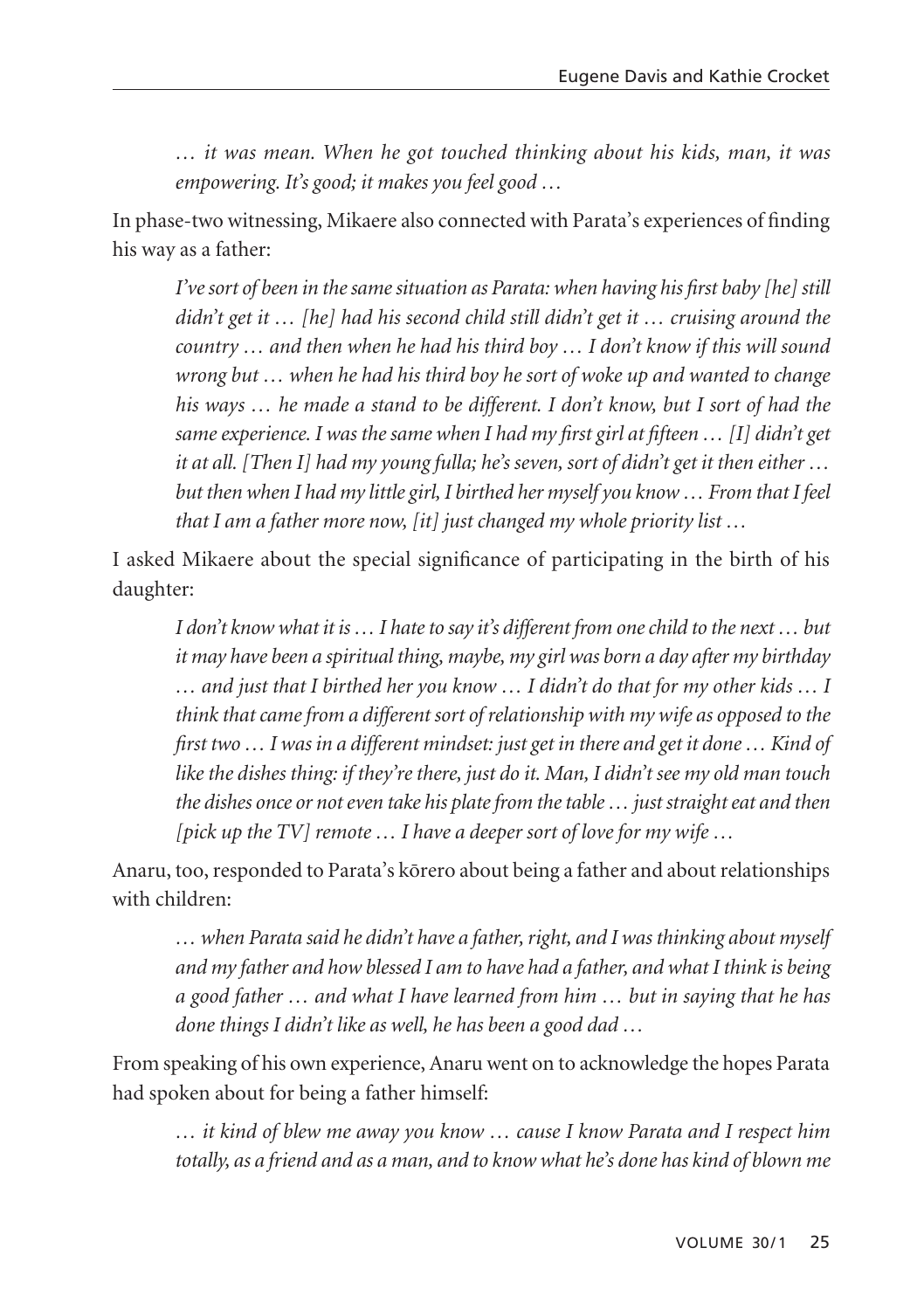*away … to see he's done it without a father … to break the cycle that his uncles showed him as well … it's mean.*

In order to develop the witnessing account further, I asked Anaru what values he thought Parata held that were possibly connected with his wanting to "break the cycle." He responded:

*… his realisation that his kids were gonna have a father where he didn't, you know … because there is probably a lot of people who have grown up without a father and abandon their kids too … because that's what they know … so to see that he's breaking that cycle too … it's mean … it was quite powerful to be honest … and in all honesty, bro … like Parata said, they're going to have a father whether he does it right or wrong … but, see, to me I tell him that I've had a good dad … and not necessarily agreed on everything but he's been there anyway and I've learned from that … so right or wrong, however he raises his kids they are going to learn stuff … no one's perfect … but the fact that he didn't have a father, yet he is saying that he's going to be around for his kids … that's good straight away …*

The theory that the witnessing of a person's preferred identity stories further shapes identity played out during the phase-three conversation when I interviewed Parata about the phase-two team conversation to which he had just listened:

*… that realisation with my sons, bro … that was powerful … I'll just go back, bro, and embrace my kids tonight … I told my wife last week what we were doing. She sort of said, "What's that all about?" I said, "We're doing a mean thing and I'm on the seat next week, babe," and she said, "What does that mean?" [I said,] "I gotta talk about what it means to be a man." And then she started asking me about my thoughts of being a man, and it was pretty cool. She started getting really interested.* 

### **Reviewing our conversations about what it means to be a man**

The purpose of the final group meeting was to review the men's experiences of the outsider witnessing conversations. It was Parata who spoke first:

*… I found it really powerful at the time, and really helpful to think about what it means to be a man … and I got some awesome feedback, so that was powerful. I went back home, felt good about myself, felt good about what happened, I felt good about the process … It was useful. I went home and said, "Babe, I feel like a better man … I've got a mean understanding of fatherhood …"*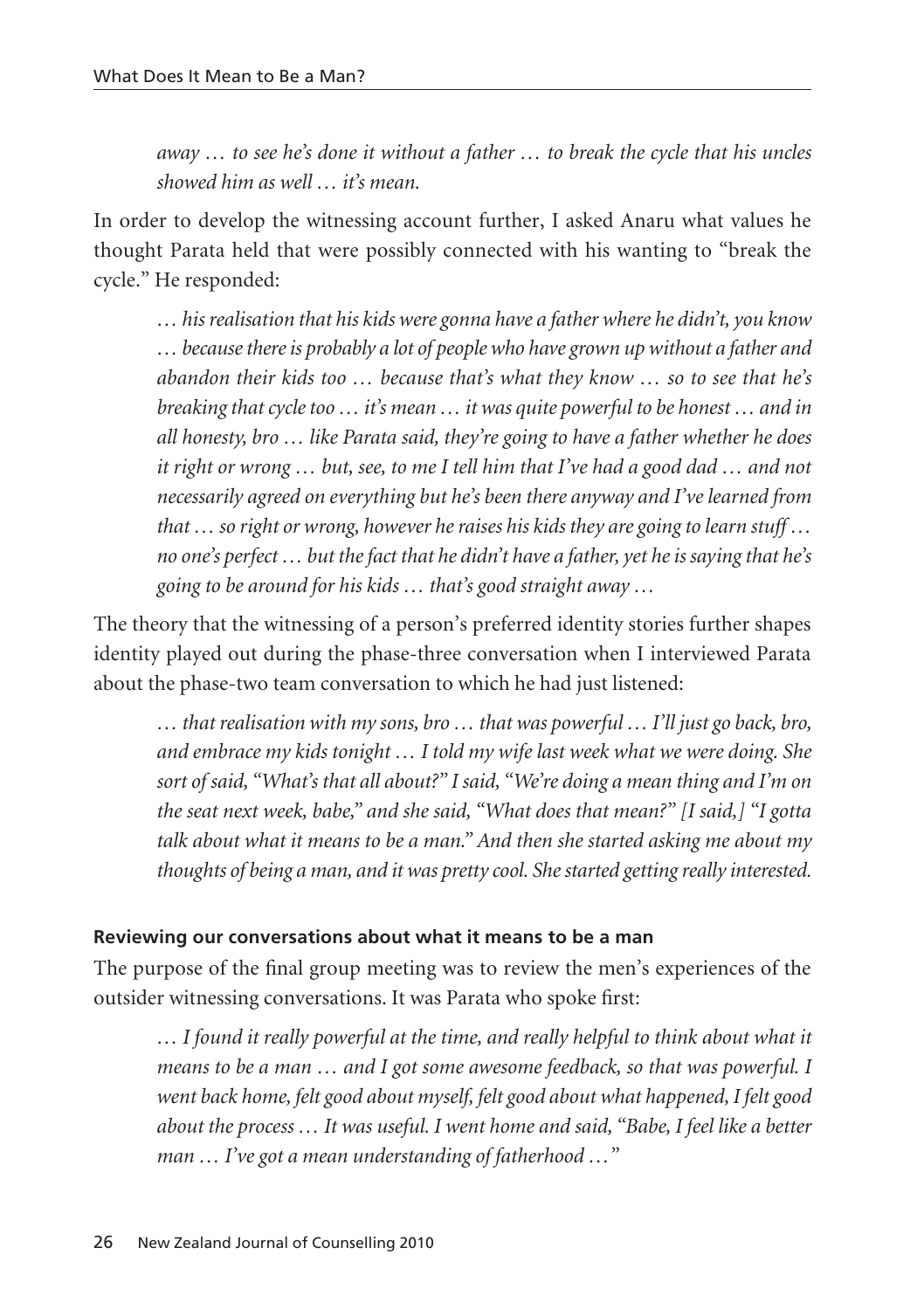We heard how Parata's partner had served as a further witness to his story of himself as a man and a father:

*… she nodded in an understanding way … it was all good … [I] told her about the realisation I had when I had my son and a few tears came to her eyes and that was mean … cause I'm open and can't lie to her these days … she can read me like a book … so that has been helpful to open up more at home … I guess using the power of the discussions that has been available here … but where to from here after the review? … What's going to happen next and the weeks after that?*

Parata here referred to the question, raised during earlier meetings, of how the group process might continue, and might include other men, after the research ended. I asked him if he had any ideas about next steps:

*Not yet … maybe ongoing körero, that's up to the brothers … it's new and how do you sustain that … something that's good? … cause it might feel hoha, "Got to get to this meeting" … but you know it's good … it's beneficial … just the needing to get the house right first before coming, get the kids sussed first …*

Even as he considered how these meetings might continue, Parata demonstrated something of how he prefers to be a man and a father, in speaking of "the house" and the kids having first claim on his responsibility. This had been an idea that had been discussed during our earlier meetings: here we see Parata taking this idea on into his everyday life, as he does again later in the review conversation:

*I'd love to learn the skills to do this [outsider witnessing]. I was talking to Mikaere on the way up and thinking of when my kids get to being teenagers, and what better way to understand—skills of listening and empathy—to then use them when I talk with my kids. It will just make me a better father again. I'd love to learn those skills.*

Mikaere, too, spoke in terms of the group supporting his preferences for how he is as a man:

*I was keen [to meet] … cause I saw it as helping me to stay on track with how I want to live my life, you know … so just to hear stories and see people's points of view … cause without that you can be sort of closed off, with what you see on TV, what you talk about with your mates … normally you are all having a laugh about something and never really get down to the nitty-gritty like this you know … I think it's great to meet without the booze, or the rough-and-tumble around the footy field you know … proving your manhood in other areas but no one sort of talks about it you*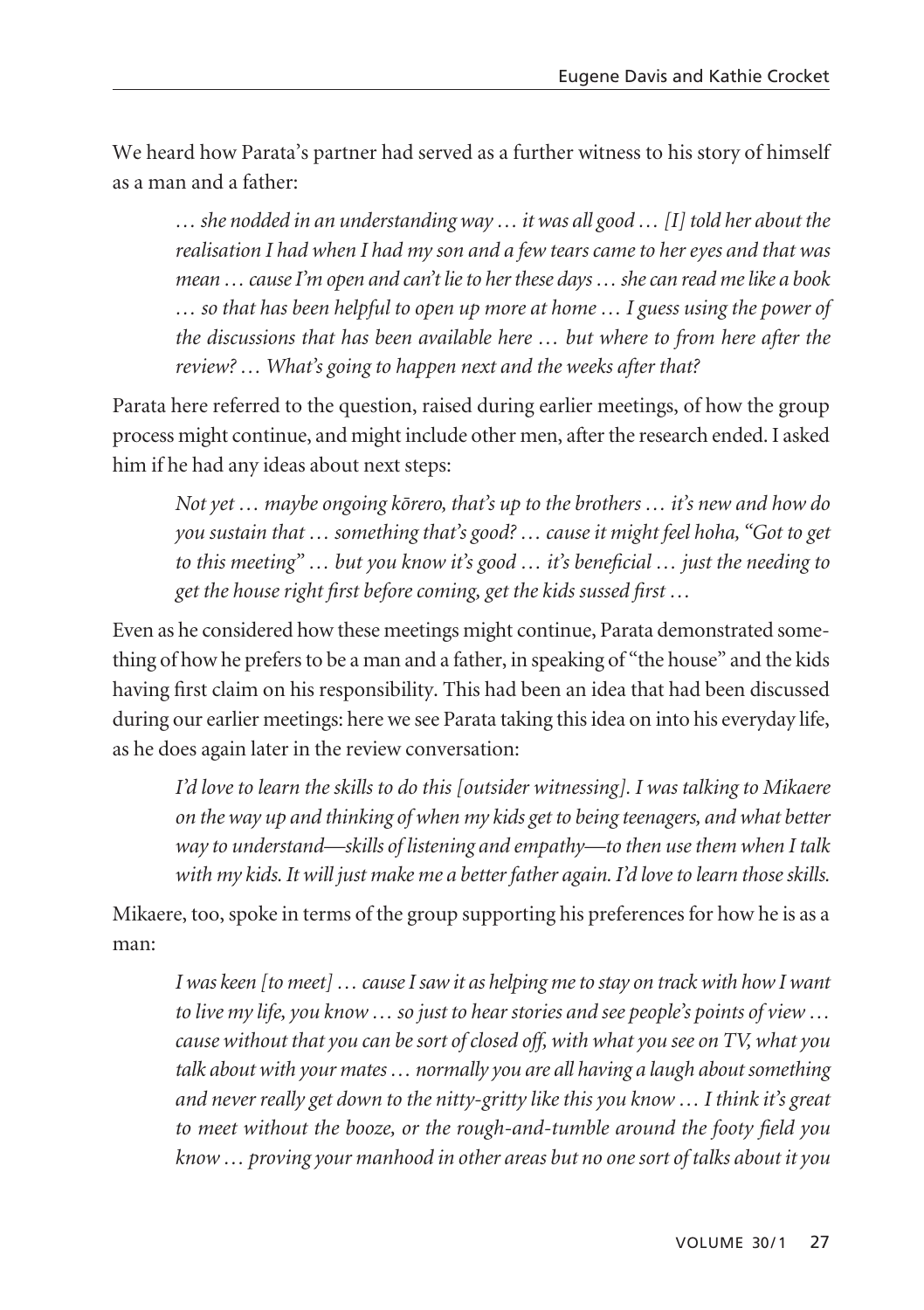*know … no one can talk about it … that's what it's done for me … I think it's great … let's get past those sort of hurdles and get it out there …*

Mikaere valued the safety that created a climate for getting down to the nitty-gritty. Anaru commented on how the collaboration and structure of outsider witnessing contributed to creating a safe space for speaking:

*Everyone here is willing to give something. The fact that you know everyone here is going to say their bit.*

He went on to comment on the value of speaking about the everyday aspects of negotiating gender, and hearing the stories of the other participants:

*… I think you can learn something from everyone and it doesn't have to be something completely drastic. It might only be short but it can be beneficial. I mean I was connecting with Clint's story in many different ways. I think the reinforcing is something I can take away with me.* 

Brad and Parata both commented on the structure and style of facilitation:

*… part of it is the way you [Eugene] have gone about it … you've explained what it's about, and haven't put any pressure on us to be involved.… There's no sort of attitude or anything to bring anyone down; we just want to be open. As soon as you get that feeling it's huge. The wicked thing is we are all listening and not judging. We are here to listen and give feedback.* (Brad)

*Whatever that fulla [in the phase-one interview] has to say he is saying it. And because of the skill you [Eugene] have or non-biasness or not right or wrong, that comes out and the brothers feel safe about that you know, you're not judging them. You just are going on what they are saying, and so that creates a safe environment.* (Parata)

A sense of safety and belonging resonates with Waldegrave's (2000) suggestion that belonging is a central therapeutic value, since the health of Mäori is directly linked to a sense of belonging—to land, people and culture.

Perhaps another aspect of belonging was the reciprocity of generating knowledge together of which Anaru spoke:

*There isn't that avenue elsewhere to do this … the whole what does it take to be a man … where else do you go to sort that out other than talking about it … so sweet, here is something that I haven't been able to do elsewhere, so cool … part of it was my wanting to learn something and another thing was I wanted to give*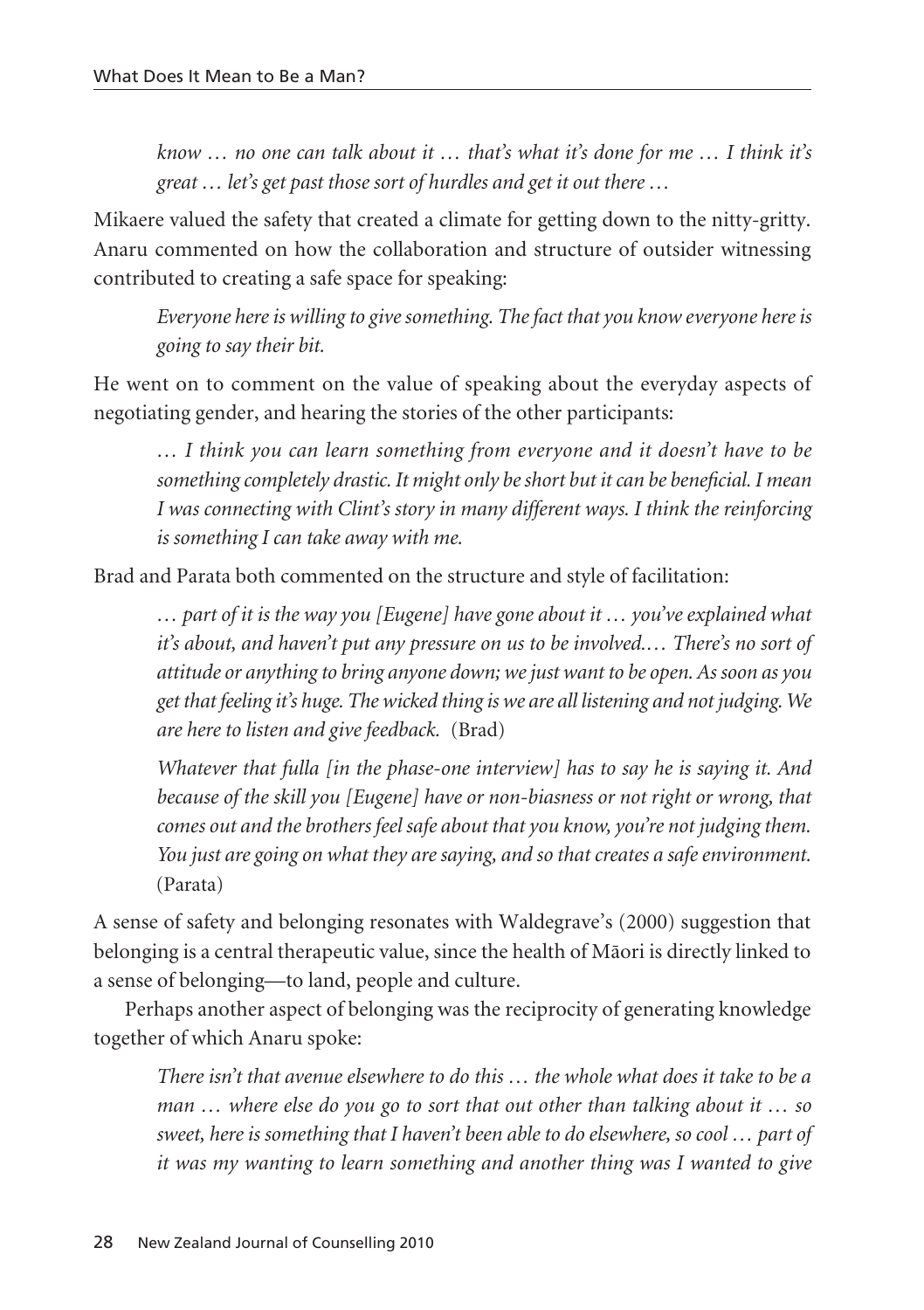*something to someone else … I always think about how I can help others, cause that's mean and empowering too, and with this situation, being in the hot seat was mean. You get the feedback from others, and knowing that they have taken something from what you said and that is empowering. At the same time listening to others and giving your feedback and learning from others, it's that whole give and take thing … it's mean … it's just a good system … not like you are going somewhere and you have just one lecturer and learn from them … we are learning, giving and taking, from each other; I think to me that's what keeps me here … it's not you [researcher] taking a group and we are all sitting and taking notes from you … everyone is giving and taking from each other …*

The oral context Anaru describes here produces a space for expressing masculinity beyond those narrow spaces to which Hokowhitu suggested Mäori masculinities are restricted. The process Anaru describes is one of knowledge being made collaboratively, resonant of Gergen's (1985) social constructionist suggestion that "knowledge is not something people possess, somewhere in their heads, but rather something that people do together" (p. 270).

The group focus and the process of outsider witnessing took these men into new conversational landscapes:

*… we don't normally get to say this stuff.* (Brad)

*Someone like myself, I'm a pretty quiet person, a bit introverted, and don't find it easy striking up conversations like that. So that's why I really value something like this; it's given you a forum to speak and you know that everyone is going to listen and feedback … I like knowing that I can be a part of a conversation that builds and grows off itself and stuff like that.* (Brad)

*… as much as we are here encouraging each other to contribute, at the same time the brothers can sit back take it all in and just come in when they feel comfortable. Even when someone is in the hot seat, as much as it might be difficult to talk about some of this stuff, there is a total comfortable feeling and we can take our time. If we go off on a tangent no one is going to say you can't. Everybody just welcomes each other to talk; as we have all said this is really rare and it's just a blast to be part of it …* (Brad)

*… I think that there is an idea out there that you need to have a beer or be watching a football game to have a conversation and that's why I think it is rare. I think about all the family gatherings my family had and no one had conversations like*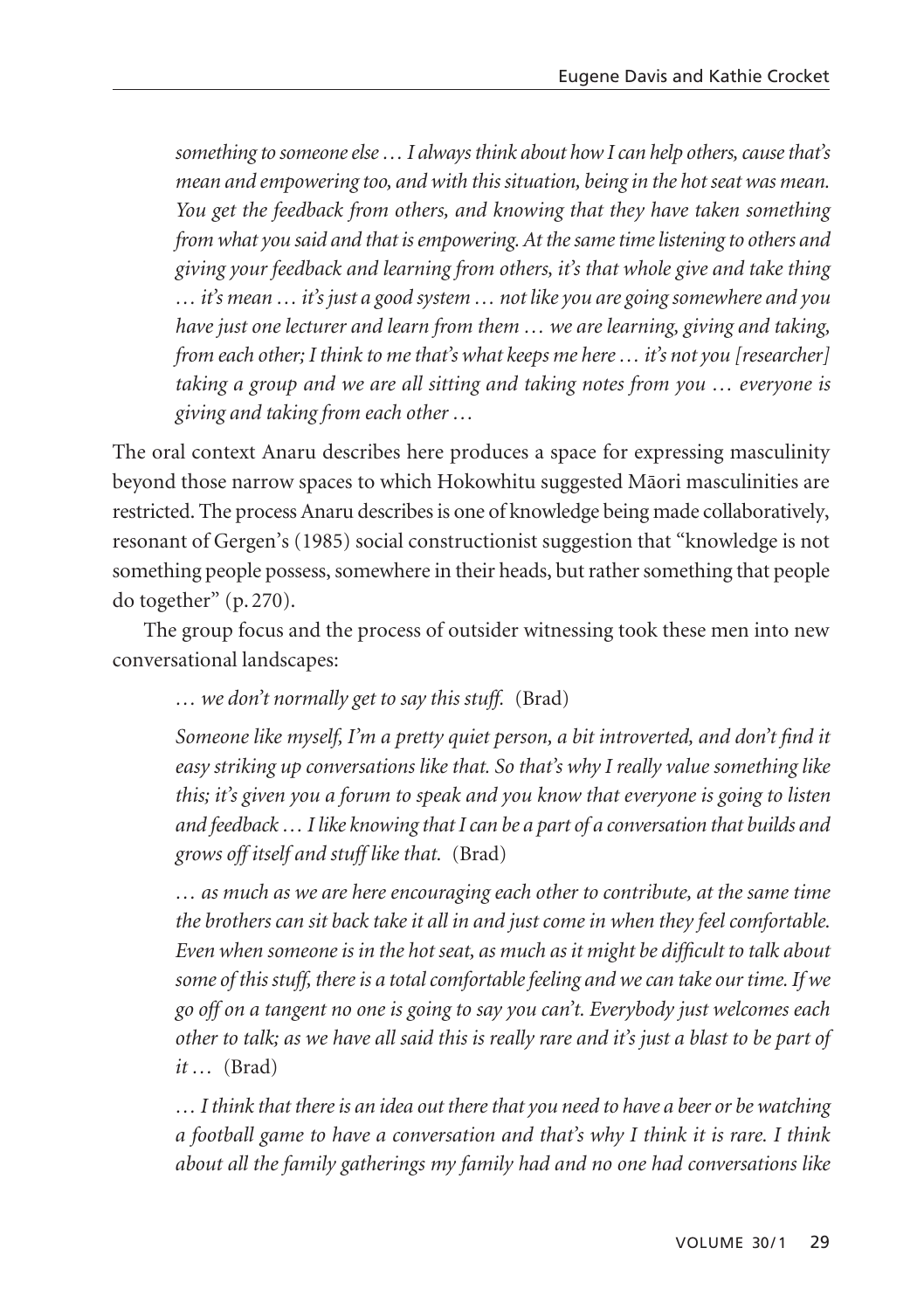*this.… They would be talking about football, or cracking a joke at somebody or trying to know more than somebody else, but never the deep and meaningful. We don't get there because it's not a male thing; it's more of a feminine thing. I think that's the scary part of what I assume males are frightened of, which is going to something like this and thinking of it being uncontrolled.* (Parata)

*I think I am heaps more enlightened about new things, about what I think it is to be a man. I think it's all those traditional things we have always known about, providing service and that. For me now, being a man is about the unspoken things and being in touch with your emotions, stuff we don't talk about as men, stuff we have been able to do here. Over the past few meetings, being the best son I can be, best husband and best dad, things I have been awakened to by being here; it's changed heaps my ideas about what it means to be a man.* (Mikaere)

*… I think what it means to be a man, I'm still learning.… Being open to learning from others instead of thinking that* I'm the man, I know what's right and what's wrong*.…The main thing about being here is while there are certain things we have in common, we still have different ideas of what it means or takes to be a man. That's been part of the process for me, learning new stuff and it's been good …* (Anaru)

Significantly, the process was likened to Mäori processes of dialogue:

*I mean they did it in the old days, maybe around a fire speaking Mäori. On the paepae, one fulla gets up and everyone listens, that's it, the Mäori culture has it, there's a lot more value than we actually realise, eh?* (Parata)

*… each one of us here has an appreciation for deep körero eh, and you need that first, I think. I like to go to wänanga and wänanga hard you know. The discussion can go from here and go right around and back again and that's what I like about it. We came here for this kaupapa but we went all around it …* (Mikaere)

These comments perhaps resonate with Anaru's earlier comment about "learning, giving and taking from each other." It appears that the men have found the conver sational processes of outsider witnessing culturally appropriate in a number of ways, including in the resonance with aspects of Mäori cultural practice; in collaborative participation; in offering structure and skill to enable entry into meaningful conversation; and in affirming and authenticating their preferred identities; in the tangible benefits for their day-to-day lives.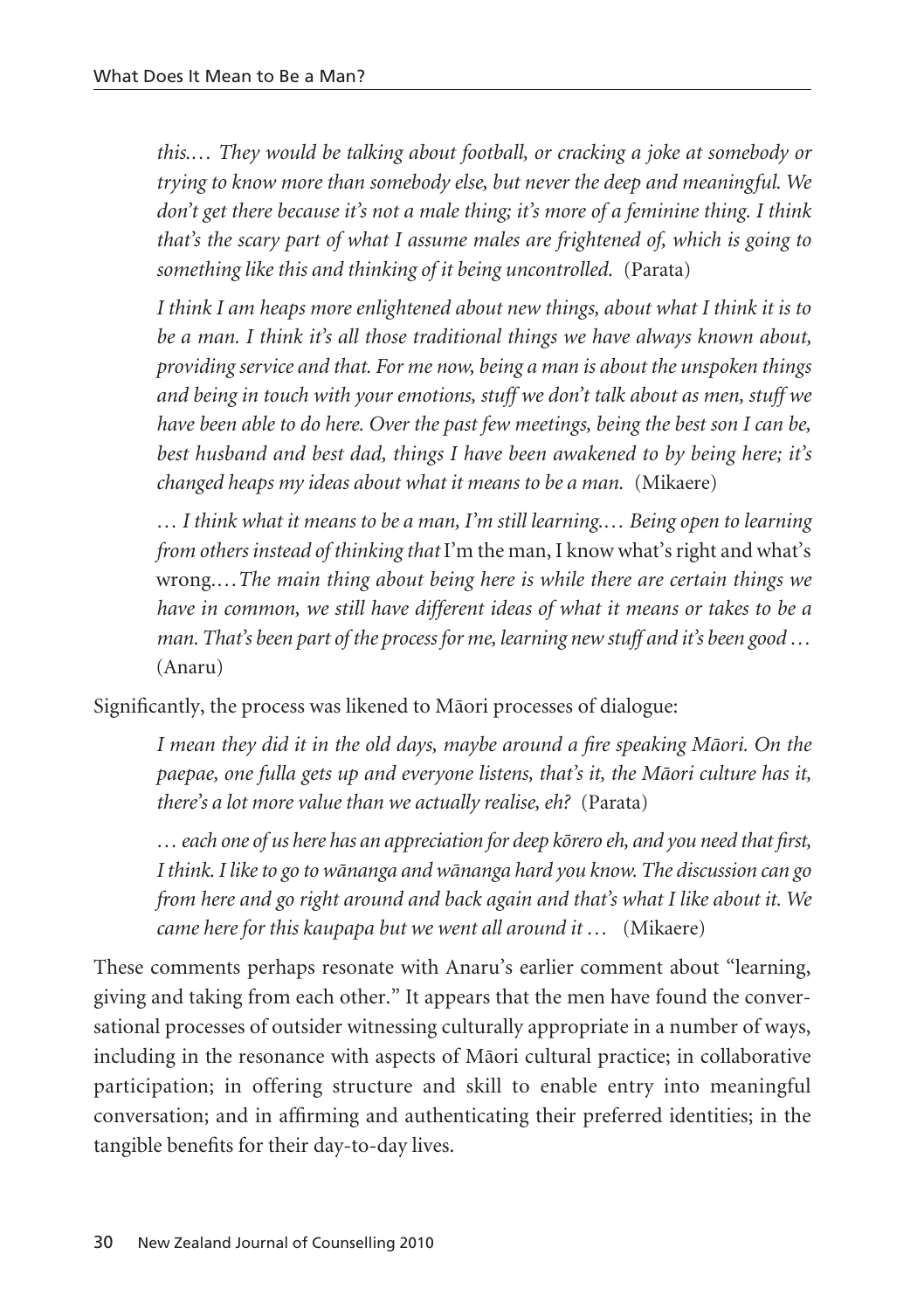## **Making a difference for everyday lives**

My hopes were that this research project would explore some possible contributions of outsider witness practices for conversations with men about gender, about what it means to them to be men. In its focus on conversations about how a group of men think about and enact being a man in their everyday lives, the study shows men as gendered "subject[s]-in-process" (Davies et al., 2006, p. 101). That is, the outsider witness conversations recorded here show the men taking steps that begin to render visible the stories by which their lives are made up, and so the wider cultural stories by which their lives are shaped. The inscriptive powers of discourse thus become, in the words of Davies et al., "both visible and revisable" (p. 101). When the stories that shape our lives are visible to us, there is the possibility for us to revise them; when we do that in the context of a community, that authenticates the revised stories. In this way, outsider witness practices contribute to alternative sites for the performance of alternative stories of Mäori masculinity, an expanded space such as Hokowhitu (2007) was suggesting.

Carrying forward my mother's teaching, my hope was that this project might contribute to supporting men to find further ways to negotiate beyond what they might identify as limited spaces of dominant masculinities, and to find acceptance for doing things differently. The men's evaluations of the process and review of their experiences in the group, and beyond, weave together with my mother's teaching, and other experiences in my life, in support of my ongoing professional work and in my friendships with these men. Most particularly, the research conversations illustrated here show how the outsider witness processes supported men to speak about, story more richly, and live out what they care about in their lives.

### Notes

- 1 This research account is told in Eugene's voice. It draws on his MCouns research, which Kathie supervised. This article is authored by us both.
- 2 Pepeha is the name of the process of introducing oneself by naming the mountain, sea, river, waka, iwi, and so on with which one affiliates.

## References

Allen, L. (2005). Managing masculinity: Young men's identity work in focus groups. *Qualitative Research*, *5*(1), 35–57. doi: 10.1177/1468794105048650.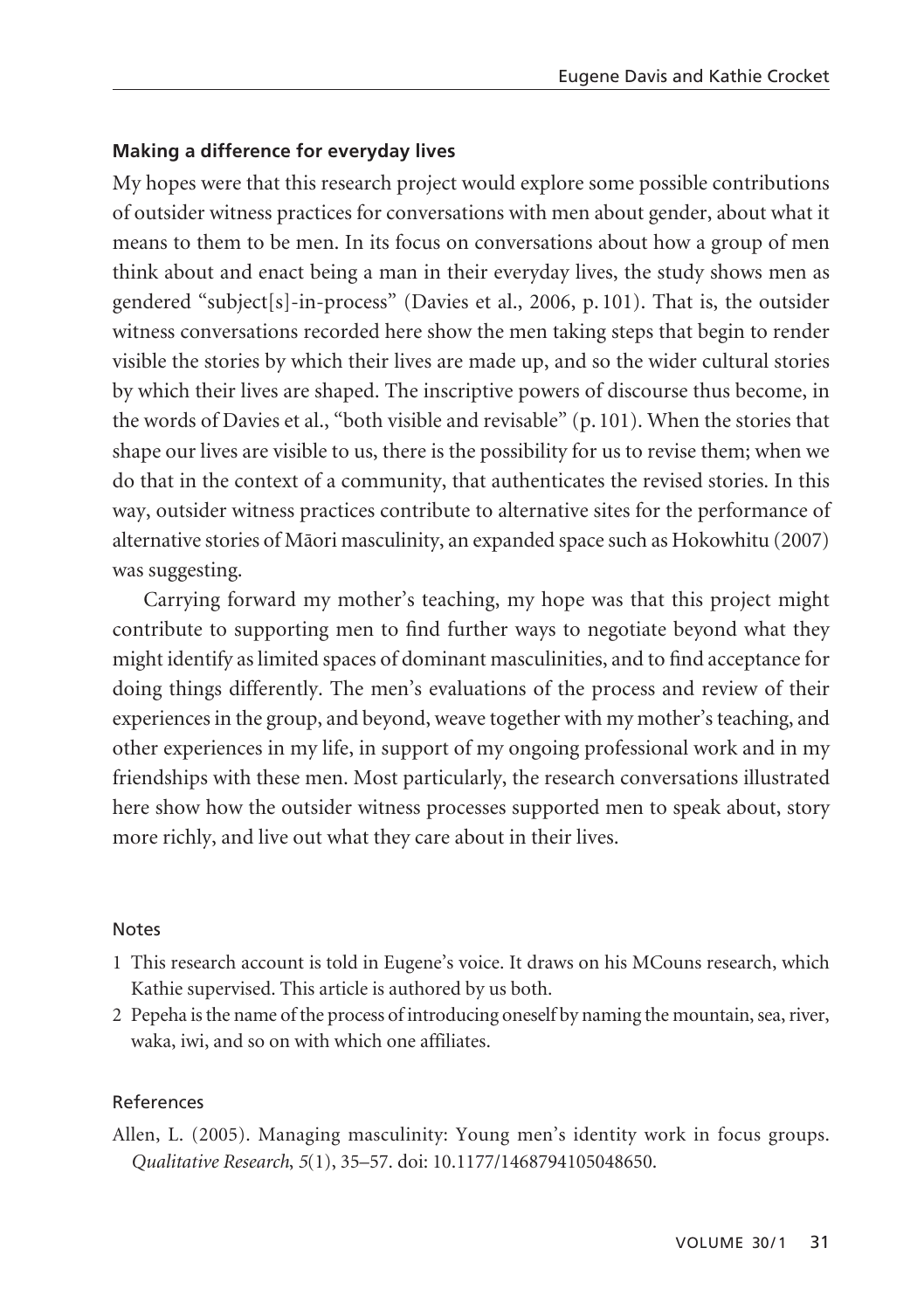Burr, V. (2003). *Social constructionism* (2nd ed.). London: Routledge.

- Coles, T. (2009). Negotiating the field of masculinity: The production and reproduction of multiple dominant masculinities. *Men and Masculinities*, *12*(1), 30–44. doi: 10.1177/ 1097184X07309502.
- Connell, R. W. (2005). Change among the gatekeepers: Men, masculinities, and gender equality in the global arena. *Signs: Journal of Women in Culture and Society*, *30*(3), 1801– 1825. doi: 10.1086/427525.
- Crocket, K. (2004). From narrative practice in counselling to narrative practice in research: A professional identity story. *International Journal of Narrative Therapy and Community Work*, *2*, 64–67.
- Davies, B. (2000). *(In)scribing body/landscape relations*. Walnut Creek, CA: AltaMira Press.
- Davies, B., Brown, J., Gannon, S., Hopkins, L., McCann, H., & Wihlborg, M. (2006). Constituting the feminist subject in poststructuralist discourse. *Feminism & Psychology*, *16*(1), 87–103. doi: 10.1177/0959-353506060825.
- Edley, N., & Wetherell, M. (1997). Jockeying for position: The construction of masculine identities. *Discourse Society*, *8*(2), 203–217. doi: 10.1177/0957926597008002004.
- Gaddis, S. (2006). Cool/manly? Boys growing into good and gorgeous men. *New Zealand Journal of Counselling*, *26*(4), 44–57.
- Gergen, K. (1985). The social constructionist movement in modern psychology. *American Psychologist*, *40*(3), 266–275.
- Hokowhitu, B. (2003). Maori masculinity, post-structuralism, and the emerging self. *New Zealand Sociology*, *18*(2), 179–201.
- Hokowhitu, B. (2007). The silencing of Maori men: Deconstructing a "space" for Maori masculinities. *New Zealand Journal of Counselling*, *27*(2), 63–76.
- Kotze, E., Gaddis, S., & Crocket, K. (2005). *Telling and re-telling gender stories* [DVD]. Hamilton: University of Waikato.
- Lees, J. (2001). Reflexive action research: Developing knowledge through practice. *Developing knowledge through practice, 1*(2), 132–139.
- Markula, P., & Pringle, R. (2006). *Foucault, sport, and exercise: Power, knowledge, and transforming the self*. Milton Park, Oxon: Routledge.
- McLeod, J. (2001a). Developing a research tradition consistent with the practices and values of counselling and psychotherapy: Why counselling and psychotherapy research is necessary. *Counselling and Psychotherapy Research*, *1*(1), 3–11.
- McLeod, J. (2001b). *Qualitative research in counselling and psychotherapy.* London: Sage.
- McLeod, J. (2003). *Doing counselling research* (2nd ed.). London: Sage.
- Monk, G., & Gehart, D. (2003). Sociopolitical activist or conversational partner? Distinguishing the position of the therapist in narrative and collaborative therapies. *Family Process*, *42*(1),  $19-30.$
- Smith, L. T. (1999). *Decolonising methodologies: Research and indigenous peoples.* Dunedin: University of Otago Press.